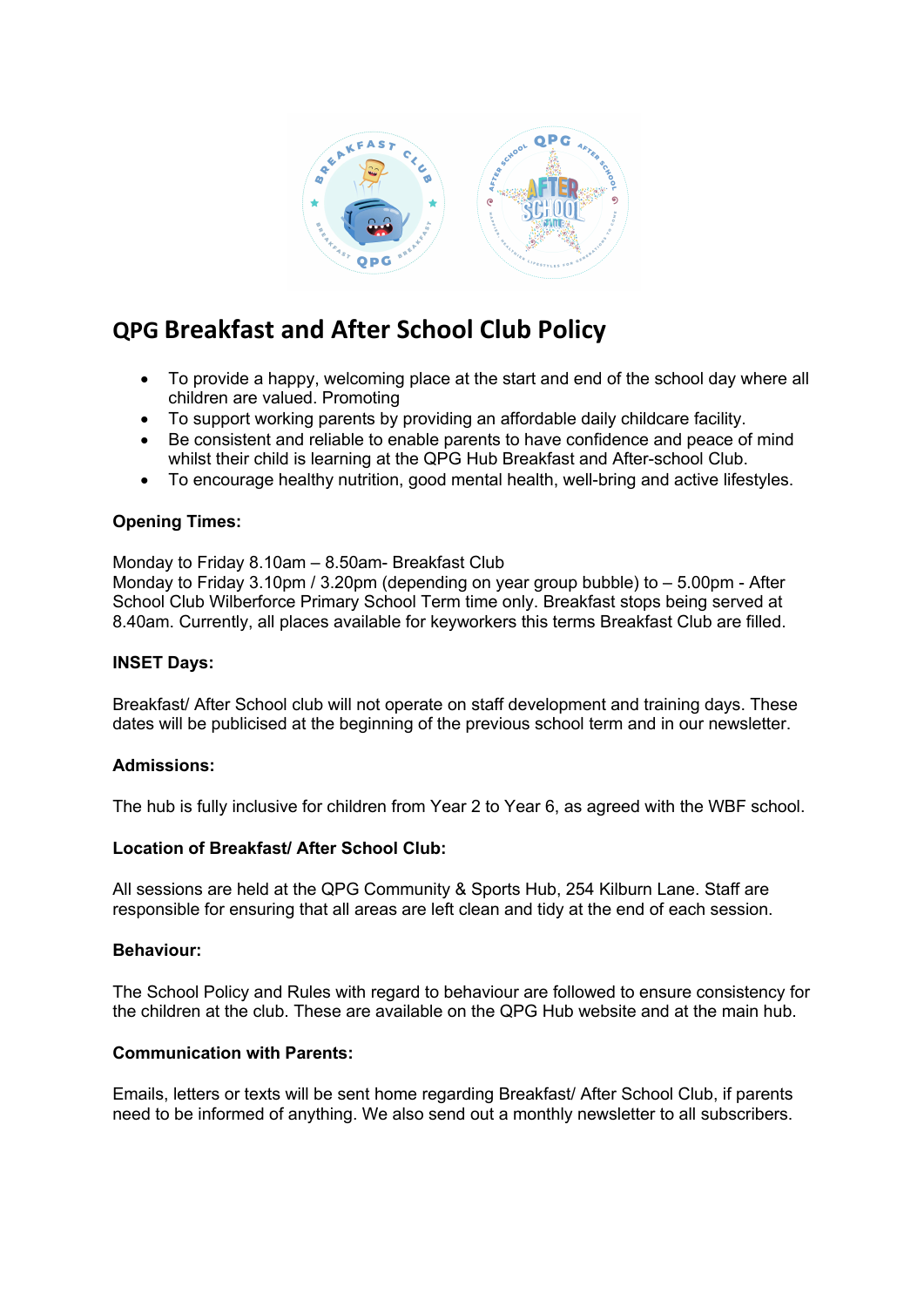# **Staffing:**

Please contact the hub management team for full details or to speak directly to the QPG Hub Site Manager. The staff work together to ensure that the children have activities and that they are playing and learning in a safe environment. They organise the cleaning of the equipment required to run the Breakfast/ After School Club and prepare distribution of food.

In addition to Breakfast/ After School club staff, other hub site managers are on site from 8.00am onwards. If a member of staff is absent, they must ring the Breakfast Club Manager who will arrange any necessary cover. All staff have an enhanced DBS check and are First Aid trained via Active Westminster and Groundworks. Staff are trained in Level 2 Food Hygiene. Staff are identified by a lanyard with their photo and name. Staff / Child ratio is 1:4.

# **Routine:**

\* Children must enter the QPG Breakfast/ After School Club via the Kilburn Lane Entrance. \* Children must be registered by parents. The parent must accompany the child to the main door of the Breakfast Club and collect them at the end of the After-school Club at 5.00pm. \* They will eat their breakfast/ snack and have their drink and participate in a choice of activities and games after an educational session. A member of the hub staff will wash the equipment. All surfaces will be cleaned with anti-bacterial spray that has been provided.

## **Resources:**

Breakfast/ After School Club has its own supply of craft resources, games and tableware. This is kept in the backroom where the club sessions takes place. All electrical equipment is PAT tested regularly; this is arranged via Wilberforce Primary School on a termly basis.

# **Parental and Pupil Feedback:**

The school values any parental/ pupil opinions and welcomes feedback about how the hub is run. Please talk to staff or make an appointment to speak to the after-school club manager.

# **Cancellations:**

Cancellations would be due to school closure for adverse weather conditions or problems with the building. For example: no heating or water supplies, or unforeseen circumstances. In the event of cancellation:

- A member of school staff will endeavour to contact individuals by text or phone by 7.30am or as soon as possible.

- Changes in restrictions to schools, in relation to COVID-19, announced by the UK Government may mean that these announcements maybe given to parents at short notice. QPG Breakfast and After-school club staff will liaise with the school and local authority.

- School closures are reported in the first instance via text message, followed by e-mail.

# **Breakfast Menu:**

Our selection of food aims to be a healthy balance. Children will be active in the preparation of their breakfast and will learn hygiene skills. Fruit is purchased by the QPG Hub and other breakfast items such as bagels, bread, cereals and juices are provided by Magic Breakfast.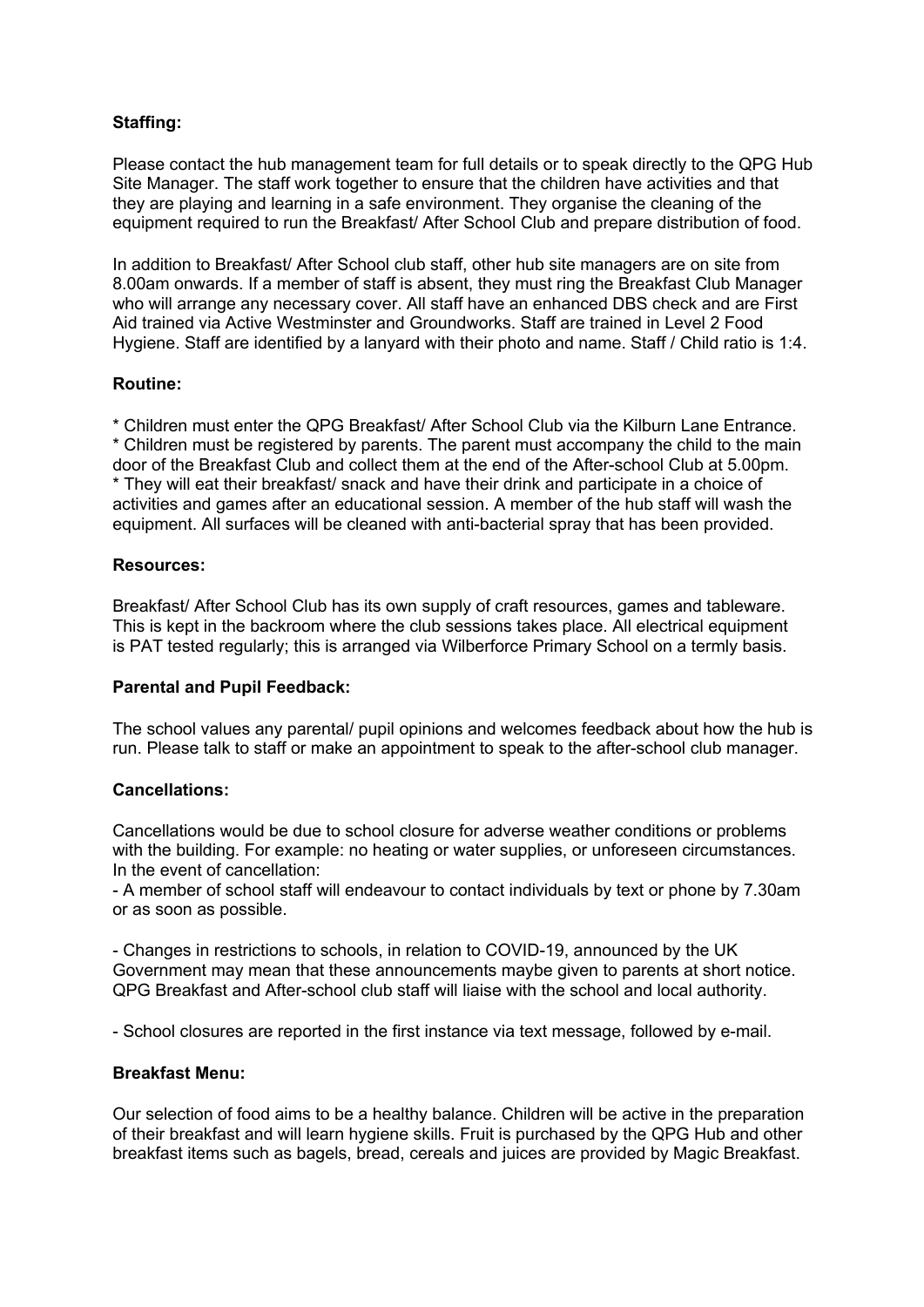# **Activities:**

Breakfast/ After School Club offer structured activities as well as free choice.

Weekly programmes of activities may include:

- Science Club
- Mathematics Club
- English Reading and Writing
- Cookery Club
- Health and Nutrition
- Year 6 Booster Clubs
- Multi-sports activities
- Football sessions

## **Emergencies:**

The QPG Hub team have emergency contact details for the children, securely on site daily.

## **Fire Procedures:**

In the event of a fire, children and staff will follow the normal school procedures, leaving the building calmly via the closest exit. They will congregate on the school's playground in a line. The club's register for the day will be called and all names will be checked. There will be a fire practice in accordance with the School's emergency fire and evacuation policy. Currently access via the back gate is not possible

## **Health and Safety**:

Breakfast/ After School Club is run by QPG Community & Sports Hub and the existing Health and Safety Policies will be followed. Food must comply with the Councils food standards and hygiene regulations and be from agreed partner agency Magic Breakfast.

## **Risk assessment:**

A risk assessment has been completed for Breakfast/ After School Club sessions and activities. An updated Covid-19 risk assessment for the QPG Hub has been approved.

## **Equal Opportunities:**

Breakfast / After School Club will take positive steps to ensure that provision is made for a safe, caring and welcoming environment, which promotes and reflects cultural and social diversity and is equally accessible to all. All children and their families will be treated with equal concern and value and will adopt United Learnings 'Education with Character' policy.

## **Safeguarding:**

In accordance with Safeguarding arrangements, all staff involved in the running of the Breakfast/ After School Club have current enhanced DBS clearance via Westminster City Council. These records are held in the QPG Hub office. Breakfast/ After School Club staff will follow existing policies and procedures for child protection and the full code of conduct.